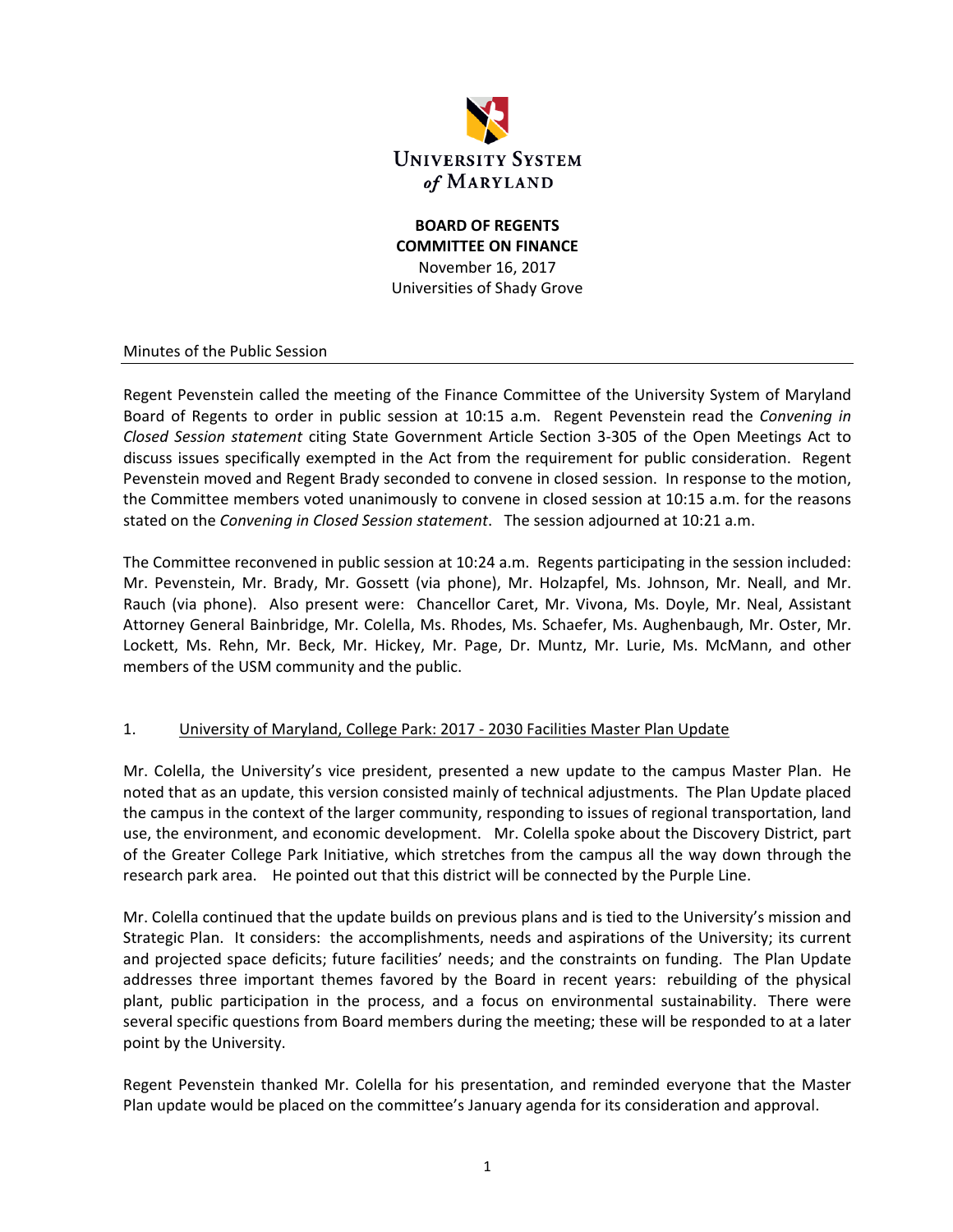#### **The item was accepted for information purposes.**

#### 2. Opening Fall 2017 Enrollment and FY 2018 Estimated FTE Report

Dr. Muntz presented the fall enrollment report to the committee. As background, the report provides the overall headcount and FTE for each institution, and makes note of any changes or trends. Enrollment changes may impact revenue, resource usage, and institutional strategic goals.

Dr. Muntz indicated that the USM enrollment grew over last year. The institutions and regional higher education centers currently serve over 175,000 students. For budgeting purposes, there are over 131,000 (estimated) full‐time‐equivalent students. In the aggregate, the fall 2017 figures track with last year's enrollment projections and the budget estimate.

He stated that the smaller institutions that are facing enrollment challenges are not growing like the other campuses, pointing out that a few of the institutions are near or lower enrolled than they were just ten years ago. Dr. Muntz suggested that Maryland community college transfers should also be a focus for enrollment growth. If the community colleges decrease their enrollment and provide fewer transfers while at the same time smaller campuses are struggling to yield first‐time undergraduates, the enrollment challenges will be difficult to overcome. UMUC (at nearly 60,000 students) and UMCP (coming in over 40,000 students) have been increasing the most and account for the majority of USM's growth. For the most part, first-time new undergraduates—the recent high school graduates—explain most of the increases and decreases.

Looking at the big picture, Dr. Muntz identified a pressing issue—only half of Maryland high school graduates stay in Maryland, which results in the State being a net exporter of students. In addition, a quarter of Maryland high school students do not continue on to higher education. To increase enrollment of first-time undergraduates either at USM institutions or at Maryland community colleges (potential future transfer students), institutions must consider strategies to either increase access to the less prepared students that do not typically attend higher education or win the competition for Maryland high school graduates that would have chosen out‐of‐state institutions.

#### **The report was accepted for information purposes.**

# 3. University of Baltimore: Assignment of Lease for the High Intensity Drug Trafficking Area Task Force from Mercyhurst University

Regent Pevenstein indicated that the University is seeking approval to execute a lease assignment from Mercyhurst University for the space occupied by the task force. The HIDTA taskforce was previously associated with UMCP's Center for Safe Solutions and has since transitioned to UB's Center for Drug Policy and Enforcement. The lease for the space is funded by a grant and does not involve University funds.

# **The Finance Committee recommended that the Board of Regents approve for the University of Baltimore to execute a lease assignment under the terms described in the item.**

(Regent Gossett moved recommendation, seconded by Regent Johnson; unanimously approved)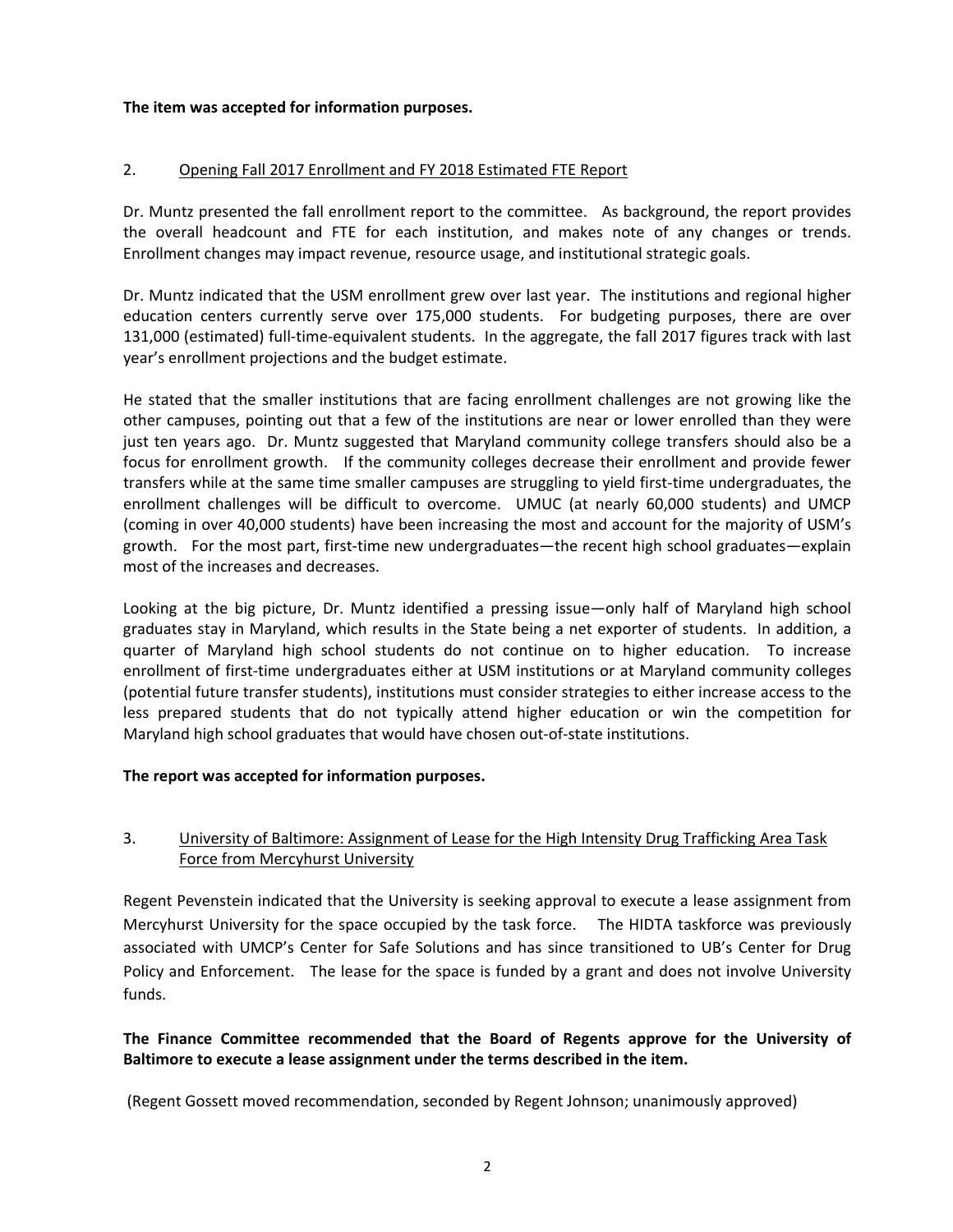### 4. University of Maryland, College Park: Amended and Restated Lease for Graduate Hills and Graduate Gardens Apartments

Regent Pevenstein indicated that the current lessee has made a substantial investment in terms of renovations under the existing lease arrangements and this restated lease presents an opportunity to change the financial allocation to the lessee, as well as provide the University with the option to terminate the lease prior to its potential renewal through 2092.

#### **The Finance Committee recommended that the Board of Regents approve that the University execute the Amended and Restated Lease with Southern Management Corporation as proposed.**

(Regent Pevenstein moved recommendation, seconded by Regent Gossett; unanimously approved)

# 5. University of Maryland, Baltimore County: Transfer of Maryland Economic Development Corporation Property to UMBC

UMBC is requesting approval to accept title and become the owner of the "UMBC South" property that the University has leased and occupied for the last twenty years. The property is currently owned by MEDCO. Now that the debt to purchase the building has been paid off, MEDCO and UMBC have agreed to a transfer of the property. Regent Pevenstein stated that it will be free of charge and the payment of rent will not continue after the transaction.

# **The Finance Committee recommended that the Board of Regents approve the acceptance of the gift of the Property from MEDCO, as described in the item.**

(Regent Pevenstein moved recommendation, seconded by Regent Johnson; unanimously approved)

The meeting was adjourned at 11:45 a.m.

Respectfully submitted,

 Robert L. Pevenstein Chairman, Committee on Finance